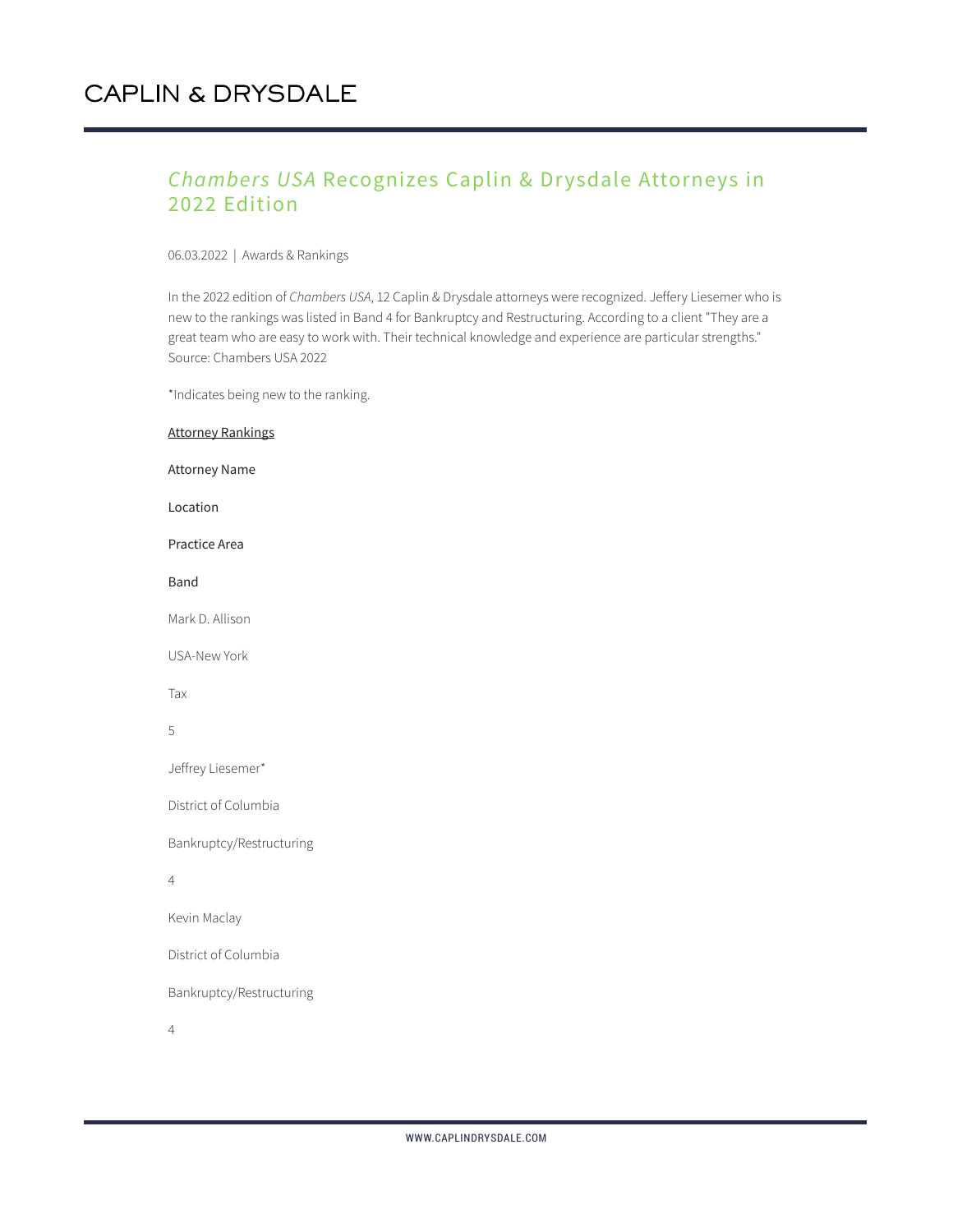Mark E. Matthews USA-Nationwide Tax: Fraud 1 Mark E. Matthews District of Columbia Tax 5 Scott D. Michel District of Columbia Tax 2 Scott D. Michel USA-Nationwide Tax: Fraud 1 Bryson B. Morgan USA-Nationwide Government: Political Law Up and Coming Cono R. Namorato USA-Nationwide Tax: Fraud Senior Statespeople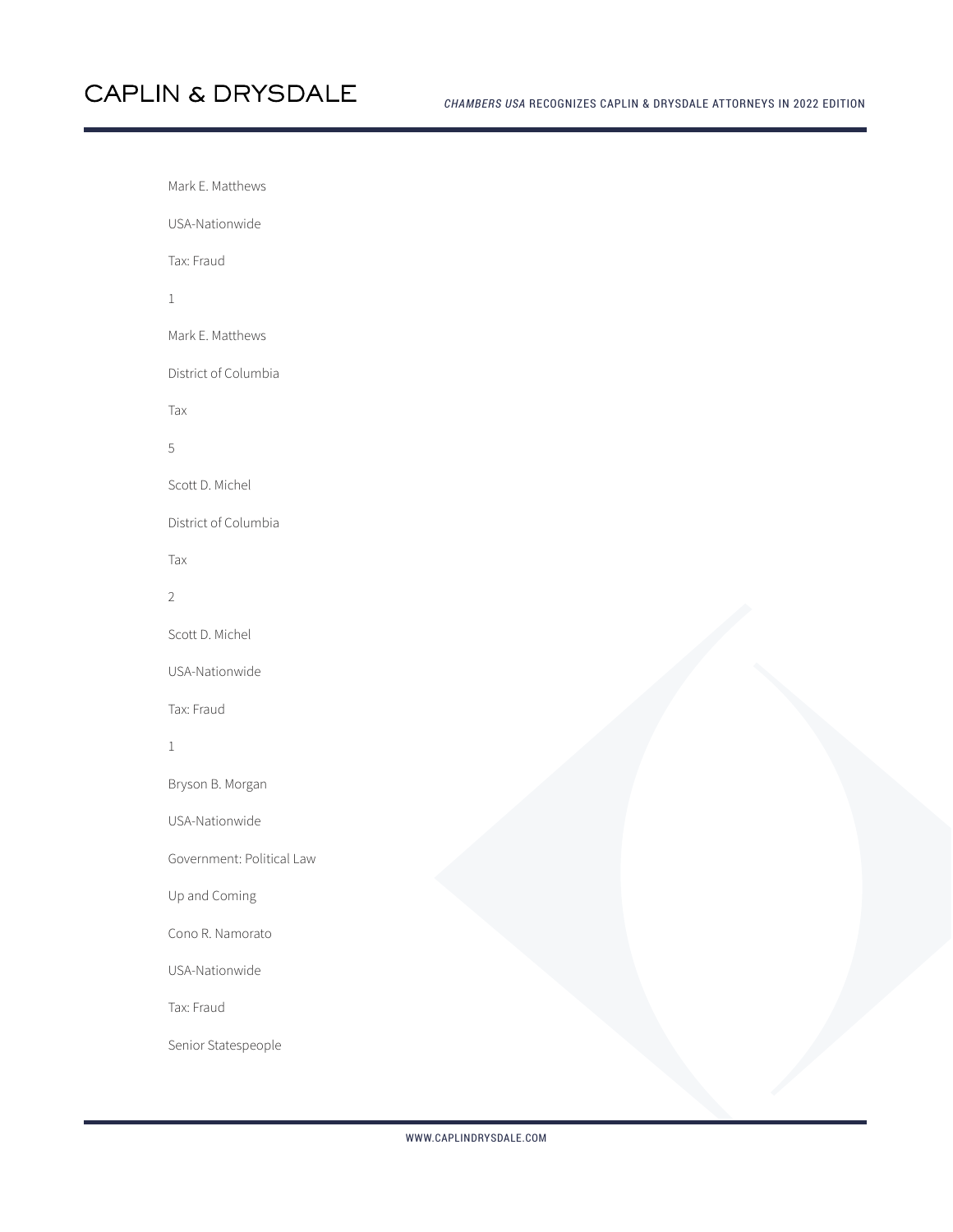# **CAPLIN & DRYSDALE**

Trevor Potter

USA-Nationwide

Government: Political Law

2

Christopher S. Rizek

District of Columbia

Tax

3

Christopher S. Rizek

USA-Nationwide

Tax: Controversy

2

H. David Rosenbloom

District of Columbia

Tax

Senior Statespeople

H. David Rosenbloom

USA-Nationwide

Tax: Controversy

Senior Statespeople

Charles M. Ruchelman

District of Columbia

Tax

5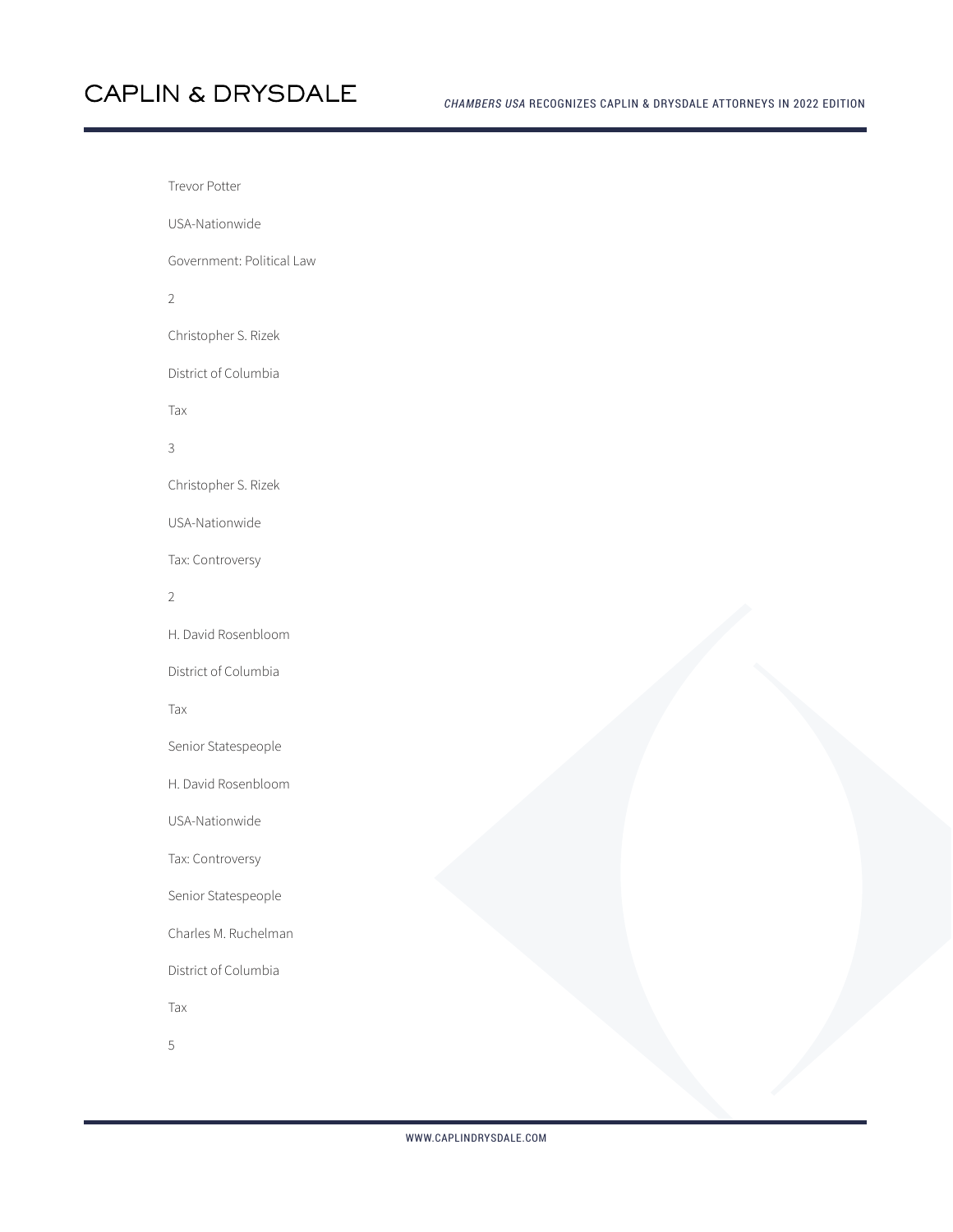# **CAPLIN & DRYSDALE**

Matthew T. Sanderson

USA-Nationwide

Government: Political Law

2

Firm Rankings

Location

Practice Area

Band

USA-Nationwide

Government: Political Law

2

USA-Nationwide

Tax: Controversy

#### 2

USA-Nationwide

Tax: Fraud

Spotlight Table

District of Columbia

Tax

#### 2

District of Columbia

Bankruptcy/Restructuring

4